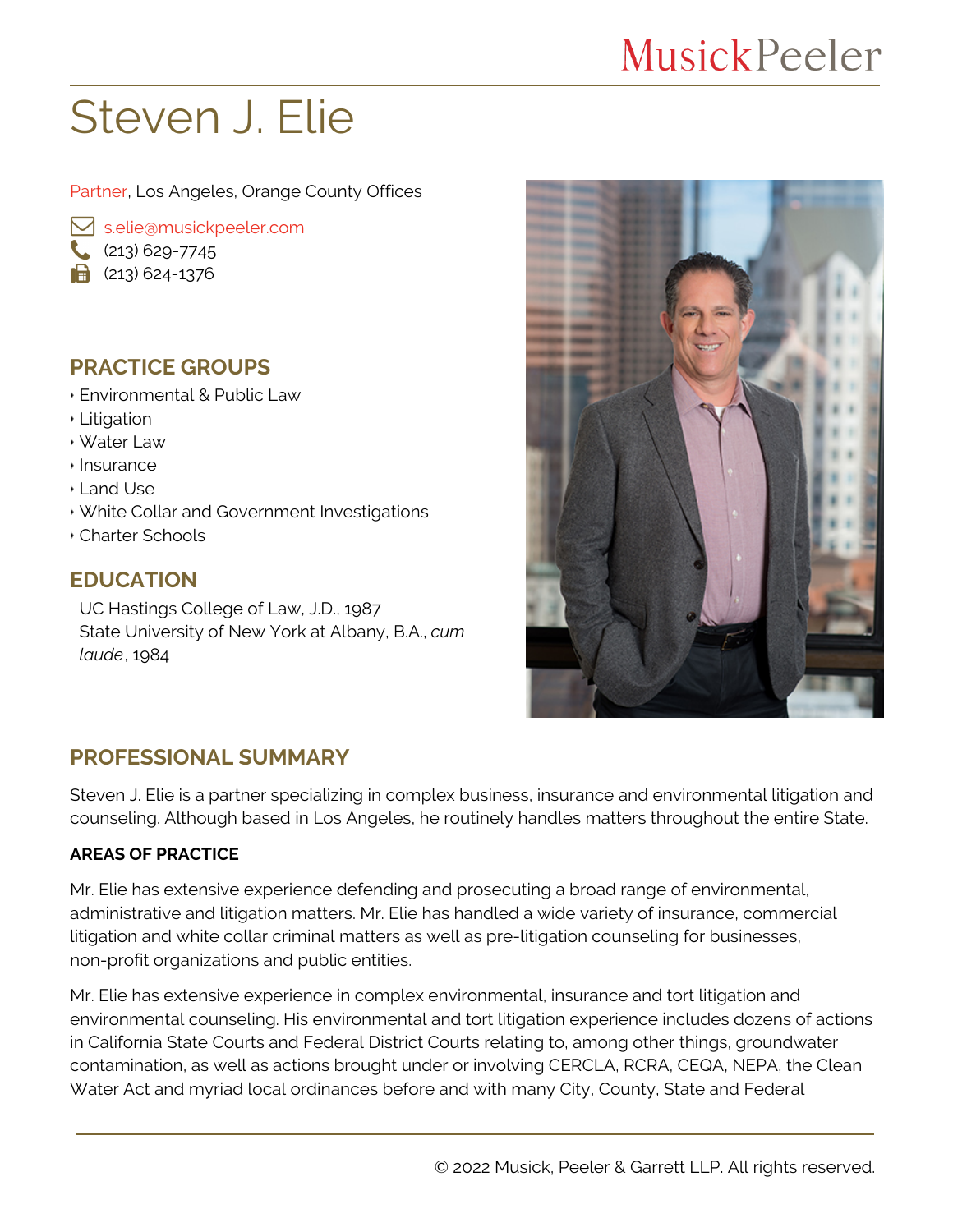agencies. Mr. Elie has significant experience in and has been lead trial counsel in the resolution of complex, multiparty litigation and administrative actions.

Mr. Elie's insurance litigation and insurance coverage advice experience spans over 30 years, representing insurers in disputes arising under primary, excess and umbrella policies. These actions have involved coverage claims relative to first party claims and third party claims involving environmental contamination, product defects, construction and design defects, bodily injury due to chemical exposure and "bad faith" issues arising from such disputes.

Mr. Elie serves as outside general counsel to several mid-size companies and has guided those clients through myriad legal, business and regulatory matters. He is also Musick, Peeler's General Counsel, regularly representing and advising the Firm's attorneys.

Mr. Elie regularly advises clients with respect to regulatory proceedings, voluntary agency mandated investigation and remediation of contaminated land, responses to agency orders, handling of hazardous substances, evaluation of potential human exposure to chemicals, waste management, soil and water resources, and many other environmental issues. He has experience in all aspects of litigation, including pre-litigation notices, discovery, motions, settlement negotiations, mediation, arbitration, trial, appeal, and writ practice.

#### **Representative Trial and Litigation Experience**

Mr. Elie obtained a defense verdict after a seven-month bench trial on equitable and statutory claims in *Orange County Water District vs. Northrop, et al*. In subsequent motion practice, Mr. Elie's client prevailed on the remaining tort claims and obtained a complete victory for the client. This case involved a claim for more than \$200 million in purported past and future clean-up costs associated with alleged groundwater contamination in Fullerton and Anaheim, California. Mr. Elie was lead trial counsel for the Firm's client and obtained a decision from the Court that the client had not in fact contaminated groundwater or threatened to contaminate groundwater. The Court of Appeal affirmed this finding in full.

Mr. Elie obtained judgment on all claims in *Orange County Water District vs. Sabic Innovative Plastics, et al*. on behalf of a publicly-traded company. The case involved a claim for tens of millions of dollars in purported future damages associated with alleged groundwater contamination. He obtained summary judgment on four of the six causes of action and then judgment after a multi-week trial on the remaining two causes of action.

Mr. Elie represented the City of Morro Bay in connection with its prosecution of a novel administrative trial under its nuisance abatement ordinances against an oil company with respect to MTBE pollution. This innovative proceeding was conceived and executed within six months resulting in the City being made whole, including all attorneys' fees and expert costs.

Mr. Elie also represented the City of Morro Bay in connection with the design, planning, regulatory approval and construction of a proposed 1200 Megawatt power plant. In addition to analysis,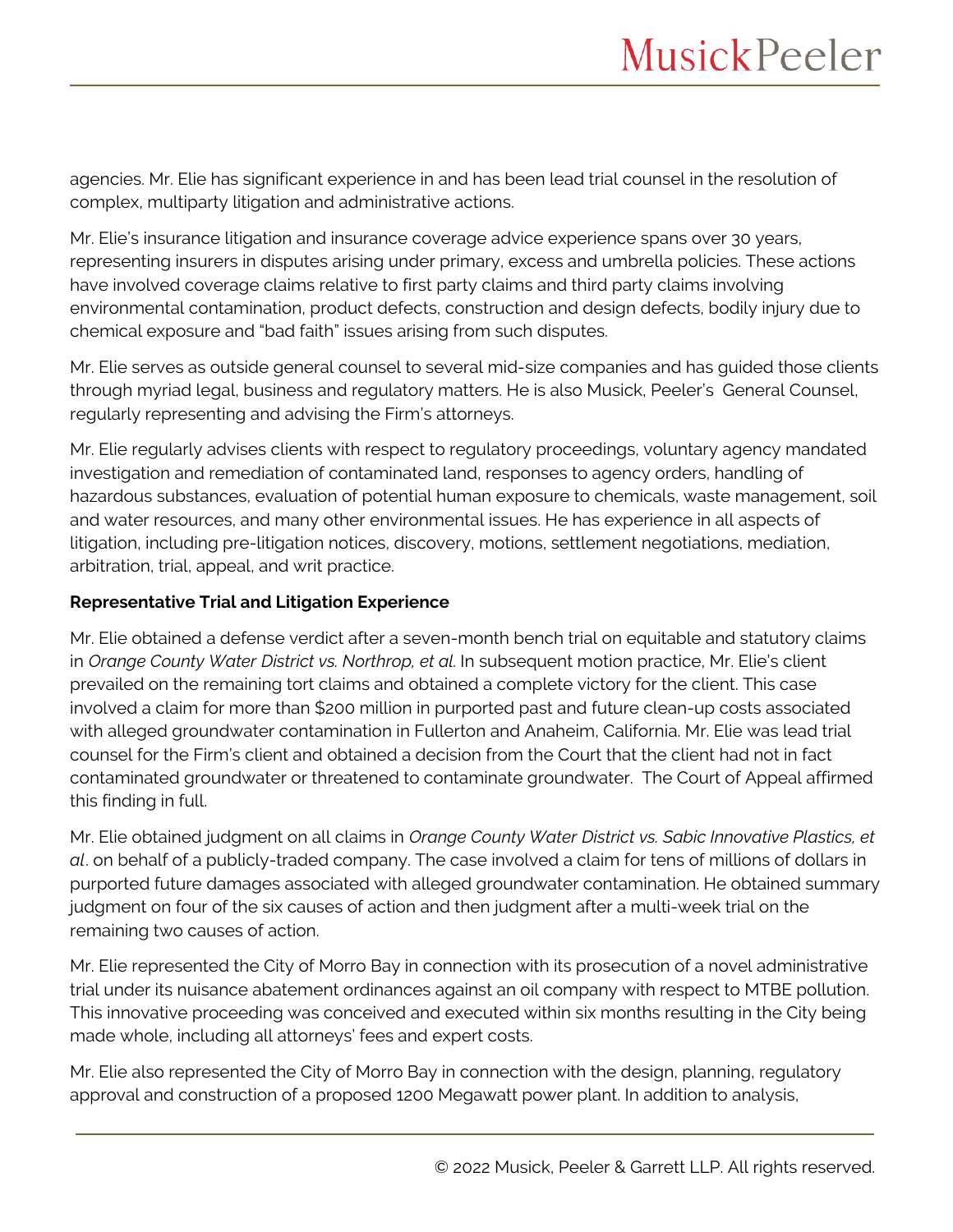workshops and evidentiary hearings in multiple substantive areas under the extensive CEC licensing process, he was also involved in negotiating and analyzing a Habitat Enhancement Program as an option to a proposed alternative cooling system. He worked with all applicable regulatory agencies including the California Energy Commission, the Regional Water Quality Control Board, California State Parks, U.S. Fish & Wildlife Service, the California Coastal Commission and the California Department of Fish and Game.

Mr. Elie successfully defended the seller of two suntan salons in a bench trial where the Plaintiff buyer claimed fraud and contract damages for the businesses that failed shortly after Plaintiff purchased them. After two days of testimony and argument, the Court adopted Mr. Elie's argument that the Plaintiff had buyer's remorse and held in favor of the Firm's client on all counts.

Mr. Elie represented the City of South Pasadena on all CEQA and NEPA reviews of issues associated with the construction of a light-rail system throughout the City, including a review of noise, vibration, traffic, safety and economic concerns.

Mr. Elie also successfully represented two water providers in review of a County landfill's proposed project to inject water into a landfill (which had already leaked contamination into the water resource) in order to increase the potential useable methane gas. As a result of Mr. Elie's CEQA analysis and work, the proposed project was abandoned thus avoiding additional contamination to the groundwater.

Mr. Elie represented a private land development company in its efforts to design and construct several hundred homes in the Inland Empire. The project required a full review of environmental reports and related documents, and handling an array of administrative appeals related to the project before the State Water Board.

## **PUBLICATIONS**

#### **INSURANCE NOTES**

| Insurance Agent Cannot Be Sued For Breach Of Fiduciary Duty                          | 06.08.2011 |
|--------------------------------------------------------------------------------------|------------|
| ▸ CGL Policy's Duty To Defend Any "Suit" Includes Calderon Act Proceedings           | 08.11.2010 |
| · Party's Insurer Cannot Be Sanctioned For Failing To Offer More At Mandatory        | 05.21.2009 |
| Settlement Conference                                                                |            |
| Course of Performance of Insurance Contract Admissible in Limited Circumstances in   | 05.09.2008 |
| Coverage Action                                                                      |            |
| Full Performance Of Defense And Indemnity Obligations In The Insurance Contract      | 08.16.2007 |
| Does Not Preclude Bad Faith Liability For Failure To Settle                          |            |
| Insurers' Settlement With Insured Does Not Preclude Contribution Action By Coinsurer | 09.11.2006 |
|                                                                                      |            |

## **COMMUNITY**

Since 2010, Mr. Elie has served as an elected Director at the Inland Empire Utilities Agency ("IEUA"), a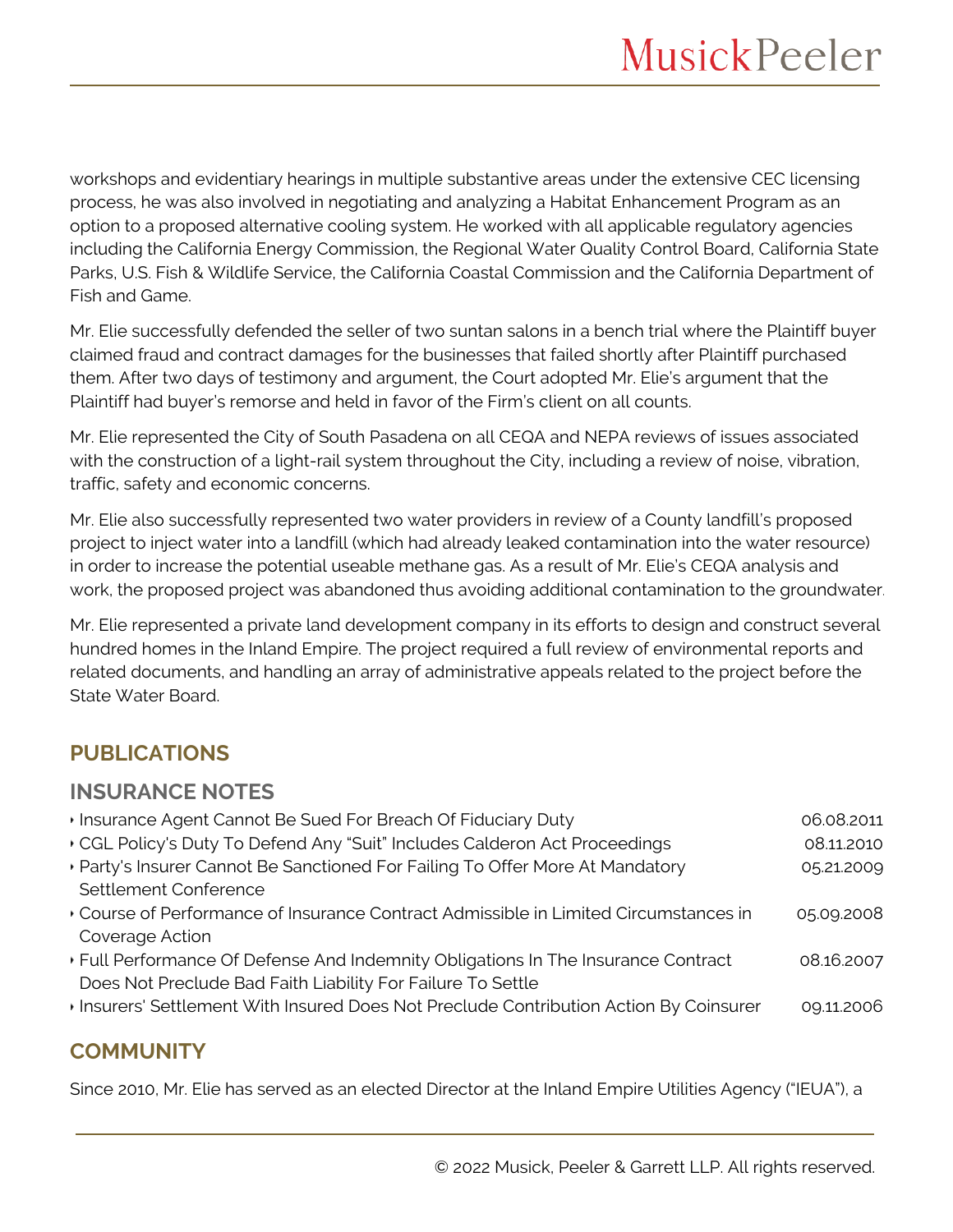member agency of the Metropolitan Water District which provides water, recycled water and wastewater services to over 875,000 residents in Western San Bernardino County. Mr. Elie is currently Secretary/Treasurer of the IEUA Board and also serves as a board member of the Chino Basin Watermaster. In his role at IEUA and related boards, Mr. Elie reviews and works on many of the same issues from the client perspective as he faces in his practice on behalf of the Firm's clients.

### **NEWS**

| · National Water Research Institute elects Musick Peeler's Steve Elie board chair                                                                                                                                                                                   | 05.13.2022 |
|---------------------------------------------------------------------------------------------------------------------------------------------------------------------------------------------------------------------------------------------------------------------|------------|
| Inland Empire Utilities Agency Elects 2022 Board Officers                                                                                                                                                                                                           | 12.08.2021 |
| Congratulations to Partner Steve Elie. As President of the Inland Empire Utilities<br>Agency, Steve was honored with the WaterNow Alliance Impact Award.                                                                                                            | 05.17.2017 |
| ▶ Partner Steve Elie was on CBSLA/KCAL9 News regarding the impact of the current<br>rains in California on the drought.                                                                                                                                             | 01.12.2017 |
| Congratulations to Partner Steve Elie who has been elected to serve as Board<br>President to the Inland Empire Utilities Agency                                                                                                                                     | 01.05.2017 |
| · Partner Steve Elie is quoted concerning Turning Food Waste into Energy                                                                                                                                                                                            | 04.22.2016 |
| Steve Elie is a Panelist in the 30th Annual Environmental Law Section Spring Super<br>Symposium                                                                                                                                                                     | 04.08.2016 |
| · Partner Steve Elie weighs in on Chino Basin achievements                                                                                                                                                                                                          | 03.02.2016 |
| · Partner Steve Elie writes Op-Ed in SB Sun and Ontario Daily Bulletin re water quality<br>achievement in the Chino Basin                                                                                                                                           | 02.24.2016 |
| Monday, February 10, 2015, Steven J. Elie, spoke at the AGWA-AGWT Annual<br>Conference (Association of Ground Water Agencies - American Ground Water Trust)<br>in Ontario, California, which focused on Groundwater Contamination Issues in<br>Southern California. | 02.25.2015 |
| Steve Elie Seated as Inland Empire Utilities Agency Board Members and Officer                                                                                                                                                                                       | 01.27.2015 |
| Steve Elie Elected Chair of LACBA Section                                                                                                                                                                                                                           | 05.16.2012 |
| Steve Elie Elected to Inland Empire Utilities Agency Board                                                                                                                                                                                                          | 11.10.2010 |
| Steve Elie Prevails in Breach of Contract Case                                                                                                                                                                                                                      | 03.04.2010 |
| Steve Elie elected Vice-Chair of Community Foundation                                                                                                                                                                                                               | 07.08.2009 |
| <b>EVENTS</b>                                                                                                                                                                                                                                                       |            |
| • Partner Steve Elie is a moderator at the LACBA's 32nd Annual Environmental Law<br>Section's Spring Super Symposium.                                                                                                                                               | 04.12.2018 |
| ▶ Partner Steve Elie will be speaking at the upcoming Urban Water Institute's Spring<br>Water Conference                                                                                                                                                            | 01/17/2018 |

## **ADMISSIONS & PROFESSIONAL ASSOCIATIONS**